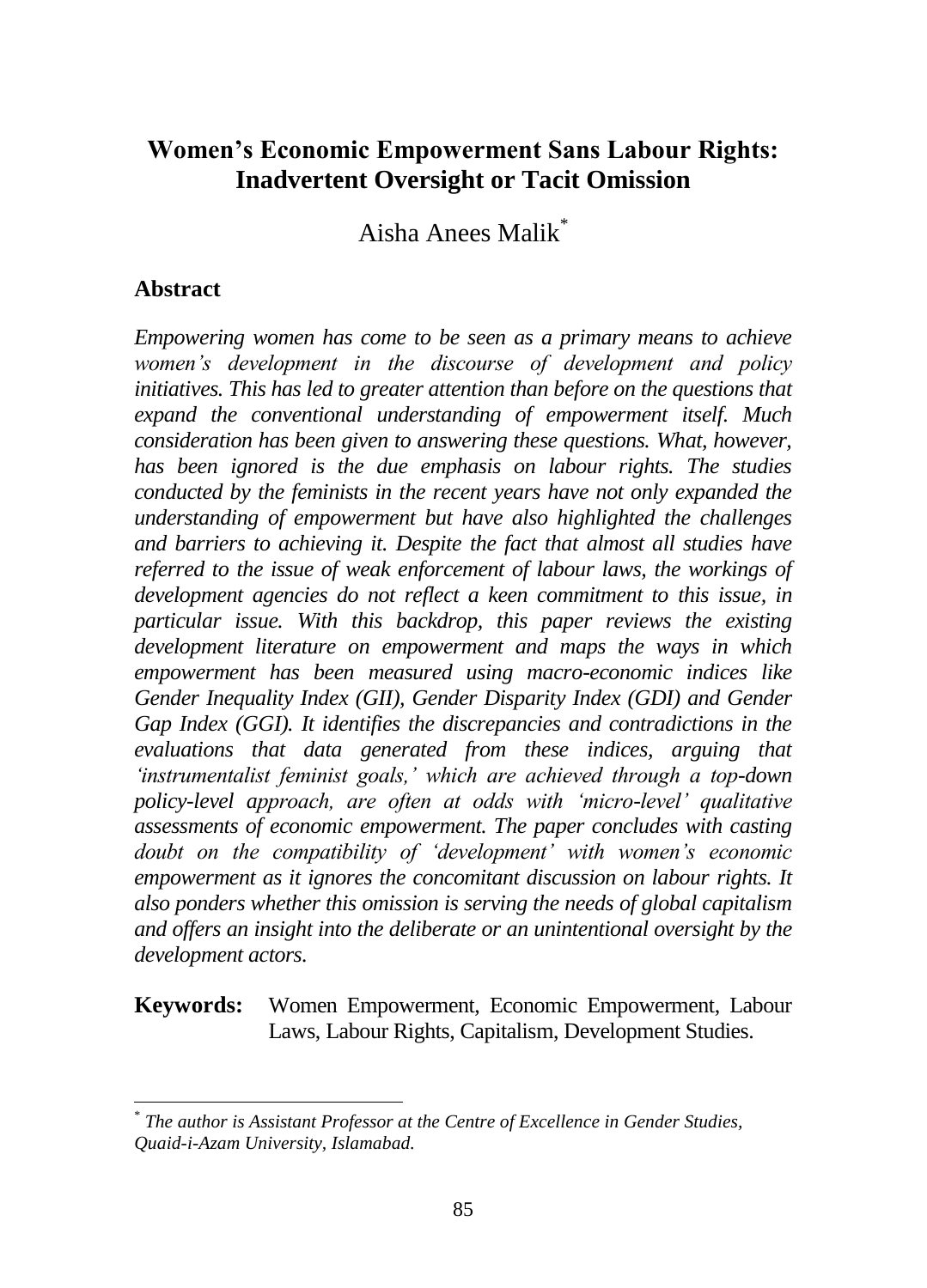## **Introduction**

In recent years, women's development through empowerment has acquired a central place in the development discourse and policy initiatives. It heralds an important shift in development policy, especially from the idea that women in the developing countries are victims of under-development to the notion that their recognition as agents of change. However, certain question must be answered before furthering the debate on the issue under consideration in this study. What is empowerment? How it could be achieved and once achieved how it could be measured? All these questions are very important. They require an unambiguous conceptualisation of the notion of empowerment followed by equally reliable measure to assess whether women have been empowered or not as a result of development policy initiatives.

Feminist insights have found their way into these gender and development debates, and over the years, some remarkable studies have been produced in this regard, for example by Rubina Saigol (2011), Naila Kabeer (2012) and Yasmin Zaidi (2016),<sup>1</sup> which have been funded by the United States Agency of International Development (USAID), International Development Research Centre (IDRC), Department for International Development (DFID) and the United Nations (UN) Women. These studies have not only expanded the understanding of empowerment but have also highlighted the challenges and barriers to achieving it. Where economic empowerment is strongly linked to waged labour, almost all studies have some in passing and some strongly, alluded to the issue of weak enforcement of labour laws and rampant abrogation of labour rights of workers, in general, and women in particular. The uptake of such studies by the actors involved in the practice of development whether international or national, however, has been devoid of this vital aspect of economic empowerment. In fact, two things are obvious from the empowerment literature in development studies:

<sup>1</sup> Rubina Saigol, *Women's Empowerment in Pakistan: A Scoping Study* (Lahore: Aurat Publication and Information Services Foundation, 2011); Naila Kabeer, "Women's Economic Empowerment and Inclusive Growth: Labour Markets and

Enterprise Development," *Working Paper* ( DFID and IDRC, 2012) and Yasmin Zaidi, Shujaat Farooq S. et al, *Women's Economic Participation and Empowerment in Pakistan ─ Status Report 2016*; (Islamabad: UN Women Pakistan, 2016).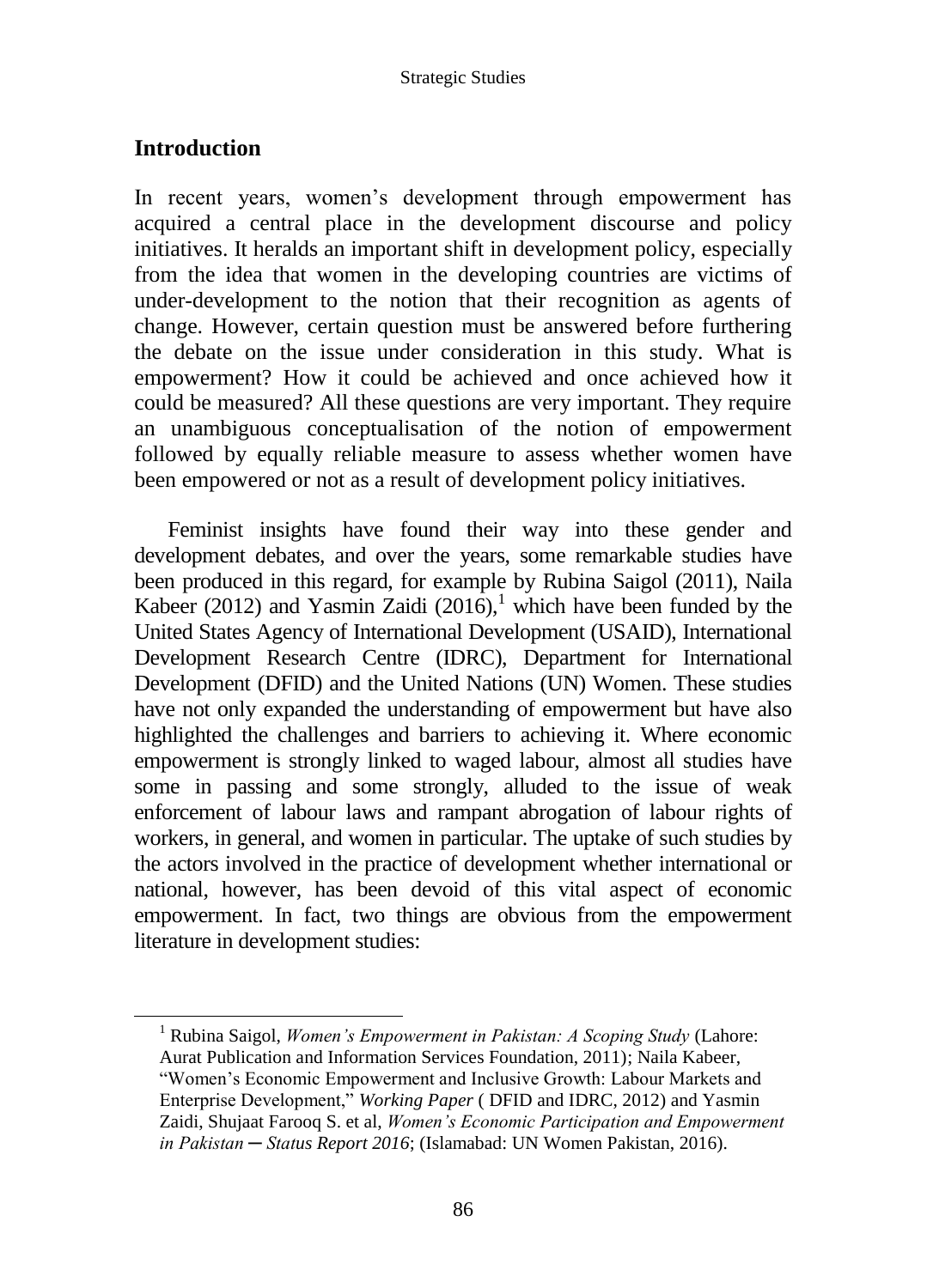- i. Economic empowerment is understood as economic opportunities made available to women and the extent of their participation in those activities. The rights discussion is relegated to 'political rights' measured in terms of women's parliamentary participation, voting activity and women's role in decisionmaking process, within private and public arenas. Economic empowerment is not measured on the "quality" of the waged work opportunities made available to women.
- ii. The onus of economic empowerment is always on women. As Saigol points out that "women are capable of empowering themselves while external actors and agencies can create supportive environments."<sup>2</sup> Supportive environments also include labour laws and upholding of labour rights, which is the weakest area in this ambit.

At the outset, a clarification is to be made that this paper avows no legal expertise on the subject. It only entails an analysis of the existing development literature on empowerment. Before delving into empowerment debate or more specifically economic empowerment, it is thus, important to lay out what is meant by development itself.

## **Women Development: a Contextual Framework**

There is general realisation that development itself, in many ways, has been a contested concept.<sup>3</sup> Beginning as a means of improving the economies of the developing countries, it has now evolved into a broader concept of human development. In the history of human development, women have come to be seen as important as men. In fact the status, employment and work done by women in society are the key markers of a nation's advancement. Without the participation of women in various socioeconomic and political spheres of national life, the progress of a country comes at a standstill. This realisation of the importance of women, like the evolution of the concept of development, has taken many forms and meanings over the past decades. Initially, women were seen only within their mothering and caring roles and, hence, were targeted as vulnerable

<sup>2</sup> Saigol, *Women's Empowerment in Pakistan,* v.

<sup>3</sup> Naila Kabeer, *Reversed Realities: Gender Hierarchies in Development Thought* (London: Verso, 1994), x.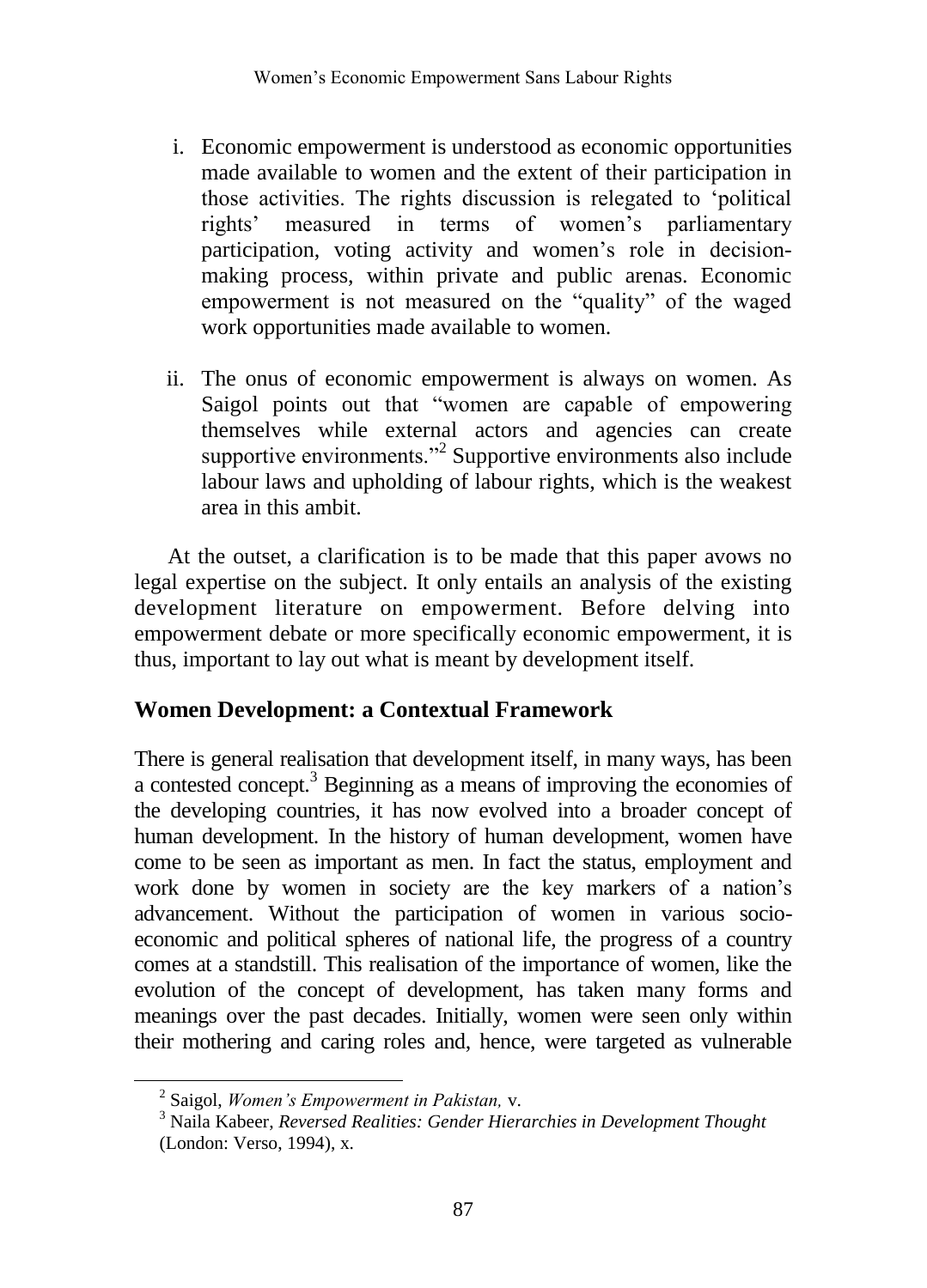#### Strategic Studies

groups that were only the passive recipients of development aid. The evidence presented in Ester Boserup's 1970 seminal publication, *Women's Role in Economic Development*, changed the development discourse in the favour of women's active participation in economic processes.

Since women came to be seen as active contributors to the development process, policy prescriptions have seen gradual shifts in their orientation. 'Welfare' oriented policies catered to women's motherhood roles. 'Equity' based policies satisfied women's strategic needs and 'anti-poverty' ones looked after their practical needs. The era of globalised economies ushered in 'efficiency' centred policy interventions that sought to capitalise on women's labour and its benefits for development of countries leading to a feminisation of the labour workforce in many developing countries. Lastly 'Empowerment' based development interventions came in with a re-think of development itself, warranting a relational analysis of gender inequality at all the levels  $-$  be it household, market or the state. 'Empowerment of Women' in this frame then has far-reaching implications for social, economic and political rights of women.

#### **Women Empowerment: Reflections of Survey-based Macro Indices**

Women's empowerment is not an elusive goal. Empowerment is not only an end in itself but also one of the means to achieve other ends. It has intrinsic as well as instrumental value both in terms of feminist ideals as well as achievable goals in development policy making and practice. Women's empowerment has usually been mapped through survey based indices. Prime among them are the Gender Gap Index (GGI), Gender Inequality Index (GII) and Gender Disparity Index (GDI). These indices serve as a reference to measure whether a country is developed or not. The information detailed in these indices reflects the situation of women based on large scale objectively observed and classified data, which could be used for policy formulation. An improvement in these indicators is supposed to better the lives of women thereby empowering them. Development agenda, whether national or international, has been driven by this particular objective. The South Asian countries have incorporated this theme into their line of action. Some of them have been more successful than others. A few have performed dismally.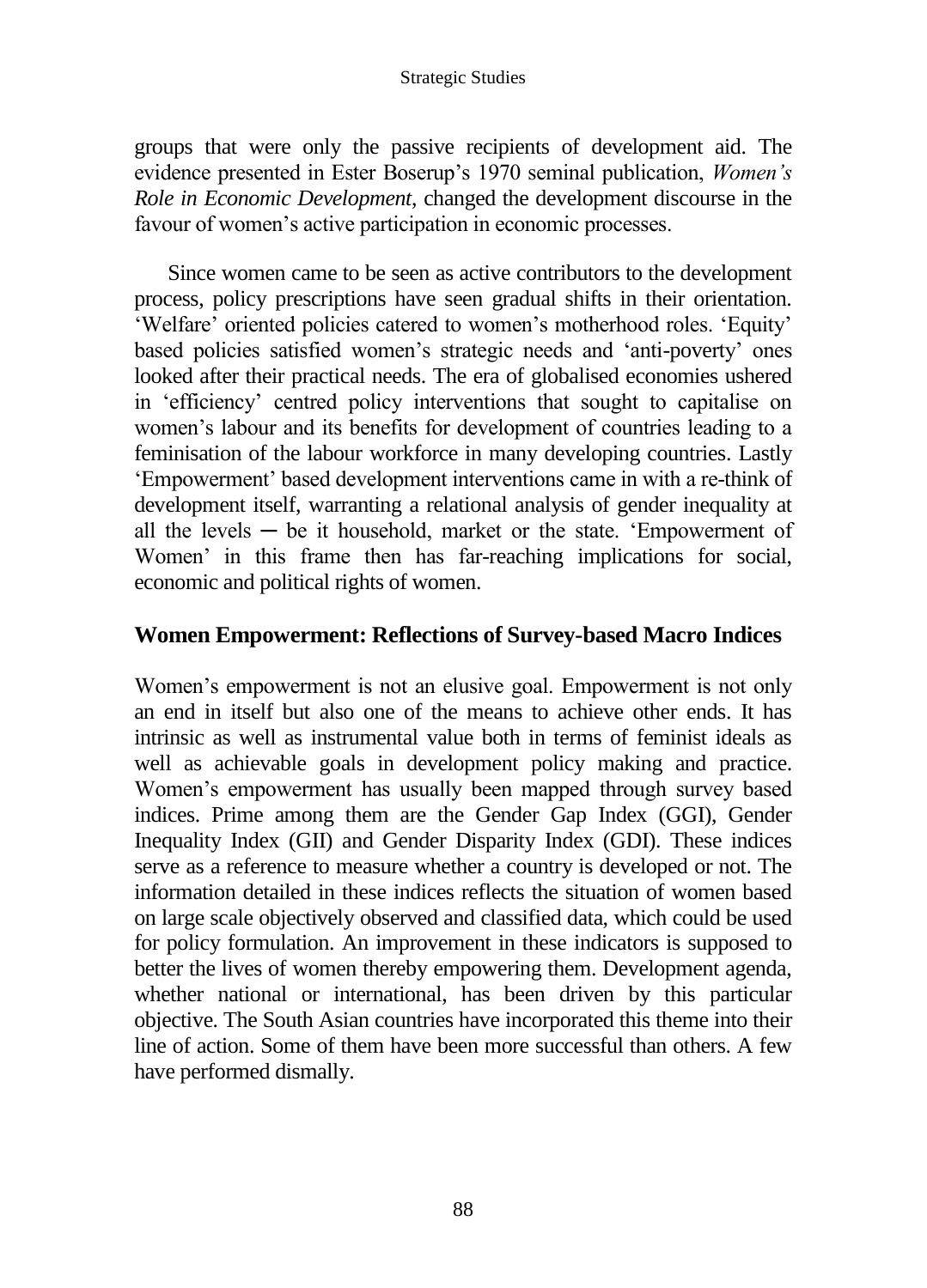A general view of the situation of women is an indicator of the performance of the South Asian countries with regards to these indices. One can begin with some of the telling statistics presented in the 2015 Global Gender Gap Report by the World Economic Forum. The GGI scrutinises the disparity between men and women in four basic areas of social life: economic participation and opportunity; educational attainment; health and survival and political empowerment. Afterwards, it assigns ranks to the countries based on the their performance in these indices.

At present, Pakistan's overall ranking is 143 out of 144 countries, with only Yemen lagging behind it. Even a war-ravaged Syria is rung above at 142nd position. Unfortunately, over the years, Pakistan has consistently been among the last five countries in its position in the GGI ranking from 112/115 in 2006; 133/135 in 2011; 134/135 in 2012; 135/136 in 2013; 141/142 in 2014; 144/145 in 2015 and 143/144 in 2016. In the individual categories too, it has the worst ranking in economic participation i.e., 139/144, whereas it ranks best in political participation standing at 90 out of 144 countries. One of the pressing questions is that why the increased political participation has not translated into achievements in other fields, in terms of women empowerment? The same can be said of India, where a 9 rank in political participation has not resulted in improved conditions for women in health and survival, education and economic participation. Sri Lanka was the best performer in the region until 2012, with the 39th position, which has now slid down to 84th. Bangladesh has shown the most improvement moving from 86th position in 2012 to 72nd in 2016. Dhaka is also the best overall performer in the region. Ranked fist, Sri Lanka compares with the developed countries in health and survival category, whereas Bangladesh outshines in the political participation of women at no. 7.

A glimpse of the selected statistics from the Global Gender Gap Report 2016 for the South Asian region is given in the subsequent table.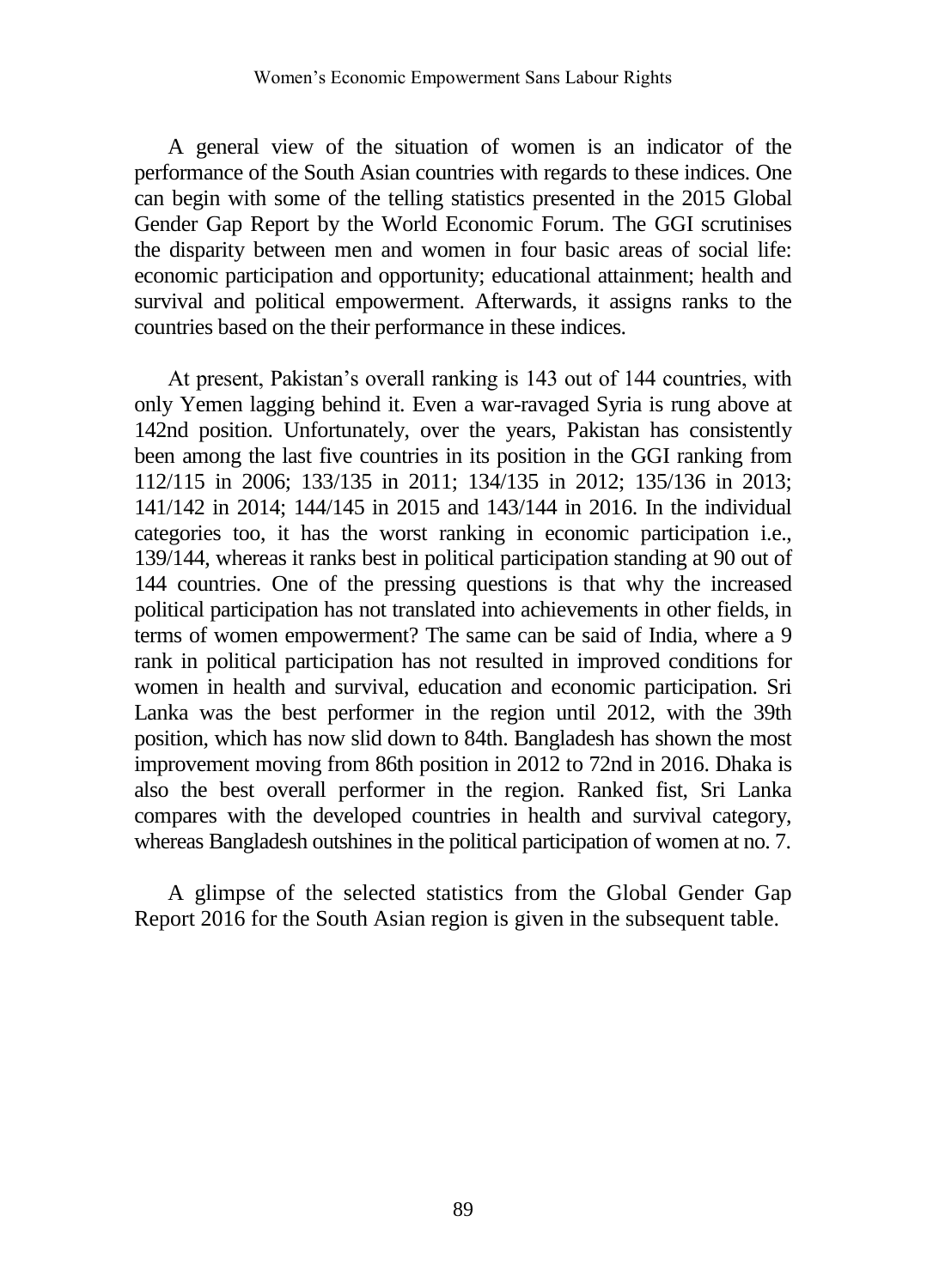| Country           | <b>Overall</b><br><b>Ranking</b> | <b>Economic</b><br>Participation<br>&<br><b>Opportunity</b> | <b>Educational</b><br><b>Attainment</b> | <b>Health</b><br>&<br><b>Survival</b> | <b>Political</b><br>Empowerment |
|-------------------|----------------------------------|-------------------------------------------------------------|-----------------------------------------|---------------------------------------|---------------------------------|
| <b>Bangladesh</b> | 72                               | 135                                                         | 114                                     | 93                                    | 7                               |
| <b>Bhutan</b>     | 121                              | 99                                                          | 121                                     | 125                                   | 132                             |
| India             | 87                               | 136                                                         | 113                                     | 142                                   | 9                               |
| <b>Maldives</b>   | 115                              | 112                                                         | 81                                      | 129                                   | 133                             |
| <b>Nepal</b>      | 110                              | 115                                                         | 123                                     | 92                                    | 68                              |
| Pakistan          | 143                              | 139                                                         | 135                                     | 124                                   | 90                              |
| <b>Sri Lanka</b>  | 100                              | 124                                                         | 82                                      |                                       | 57                              |

## **Table No. 1. Global Gender Gap Report 2016**

*Source:* Global Gender Gap Report 2016.

The United Nations Development Programme (UNDP) introduced the GII in 2010, with a view to address some of the criticisms raised at earlier adopted measures of the GDI and Gender Empowerment Measure (GEM). The programme aims to capture the disparities that women continue to face in more than 150 countries and, hence, reflects the potential incoherencies in the process of women development. The index is composed of three important aspects: reproductive health, empowerment and labour market participation. It has been designed in a way that less-developed countries can also perform well, provided that they have little gender inequality across the measured dimensions.

If any measure in this category is to be picked, such as Maternal Mortality Ratio (MMR), one can get a snapshot of women's situation in the South Asian region, according to the Human Development Report 2016. The MMR is basically an indicator of women's access to healthcare during pregnancy and child bearing. The lower it is for 100,000 live births, the better the condition of women in the country is. South Asia's MMR ranges from 35 in Sri Lanka to 460 in Afghanistan. The arithmetic mean is 200, which is just below the global average for developing countries, i.e., 230. However, it is quite divergent from the global average for developed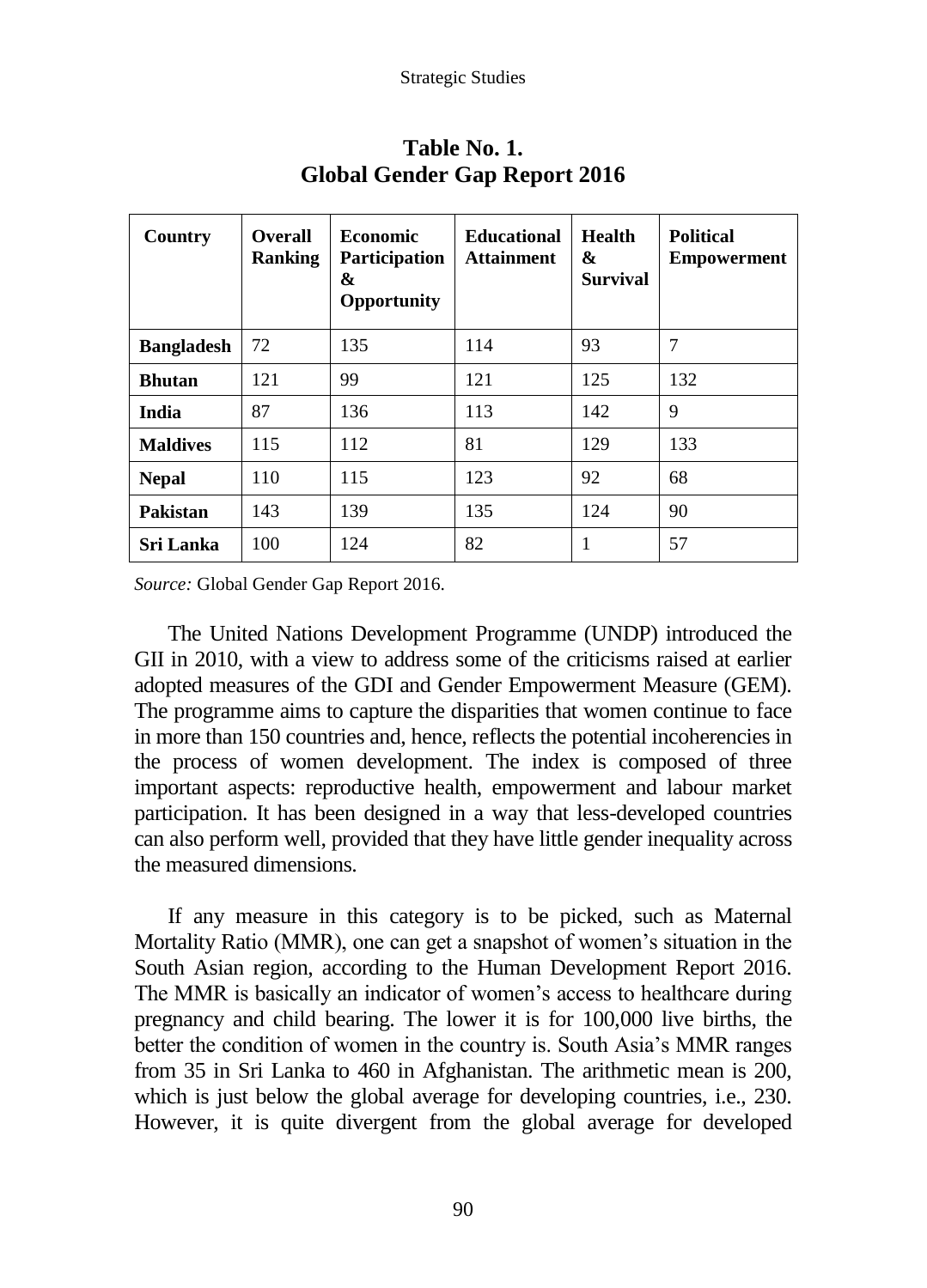countries, which stands at only 16. The table below gives a glimpse of how some of the countries in the region fare:

| Country            | <b>HDI*Rank</b> | <b>GIIRank</b> | <b>Maternal Mortality</b> |
|--------------------|-----------------|----------------|---------------------------|
| <b>Afghanistan</b> | 169             | 154            | 396                       |
| <b>Bangladesh</b>  | 139             | 119            | 176                       |
| <b>Bhutan</b>      | 132             | 110            | 148                       |
| India              | 131             | 125            | 174                       |
| <b>Maldives</b>    | 105             | 64             | 68                        |
| <b>Nepal</b>       | 144             | 115            | 258                       |
| Pakistan           | 147             | 147            | 178                       |
| Sri Lanka          | 73              | 87             | 30                        |

## **Table No.2. Maternal Mortality Ratio in South Asia**

*Source:* Human Development Index Report, 2016.

A brief overview of the current status of women in the South Asian states, as depicted by the macro indicators of empowerment, has been presented in the above table. These macro-indicators measure empowerment of women in broad societal dimensions allowing for crosscountry evaluations. Bangladesh and Sri Lanka are some of the better performing South Asian states on these indicators. Afghanistan and Pakistan are among the poorest performers. India, Maldives, Bhutan and Nepal fall in the average-performing countries. These macro-level indicators give baseline information on the state, in terms of the 'ends of development practice.'

However, it warrants careful analysis whether these surveys can be accused of what Mohanty calls the categorisation of the Third World women as 'universal dependents' and 'disempowered victims' through 'the mode of appropriation and codification of "scholarship" and "knowledge" about women in the Third World by the particular analytic categories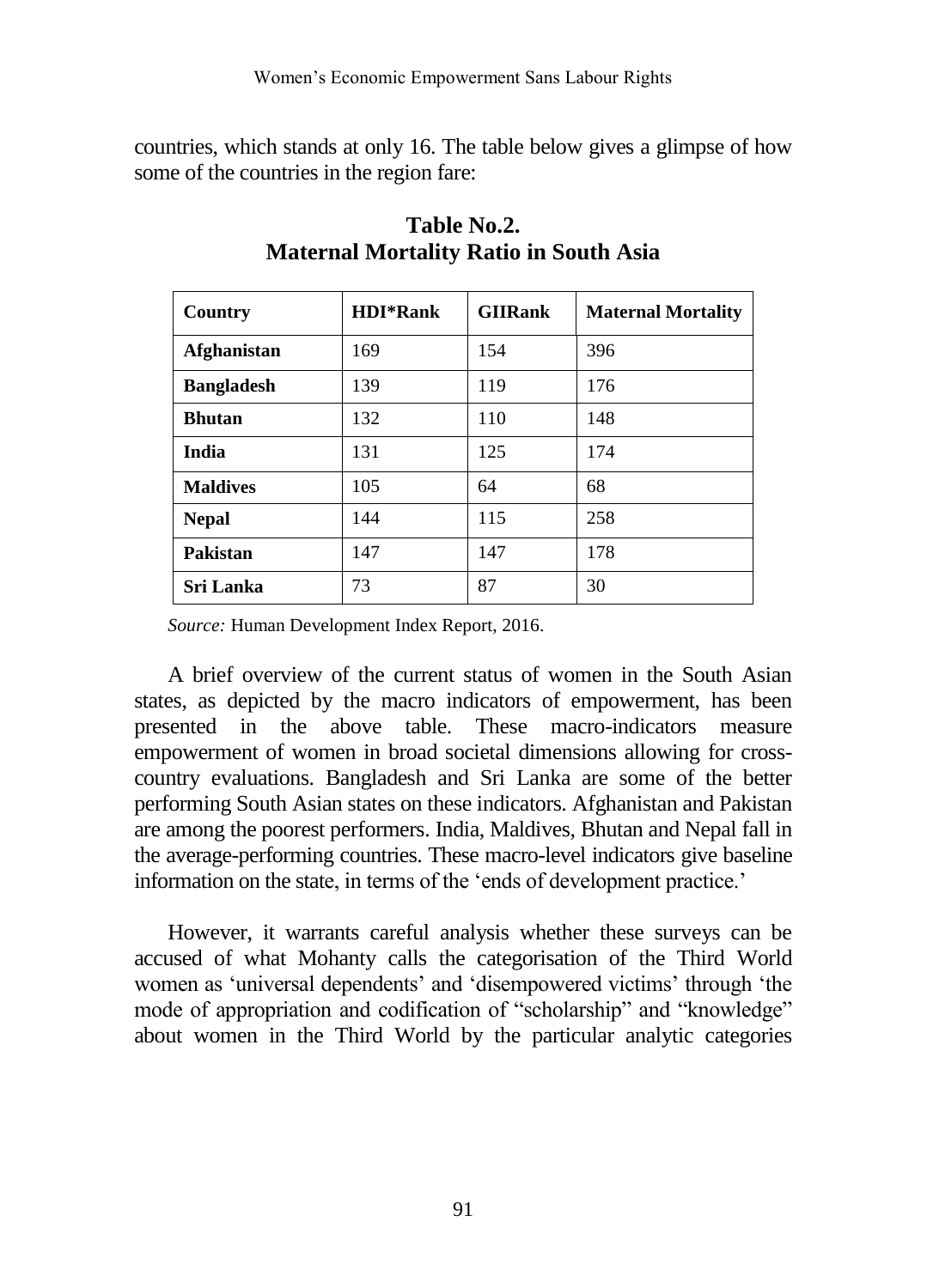employed in the specific writings on the subject.<sup> $4$ </sup> Yet, as per Kabeer,<sup>5</sup> one pressing question remains to be answered, how does one translate feminist aspirations into policy goals? The Intrinsic feminist goals do not curry the same favour with development policy makers as do the instrumentalist feminist goals. Measurement and quantification of empowerment has been largely driven by the instrumentalist understanding of empowerment. Hence, the preponderance of macro-indicators-based surveys to gauge the empowerment of women in the developing countries that can guide future course of policy making. Women's empowerment as reflected in macroindicators, often rely on top-down measures taken by the states or international agencies to improve the status of women. It may make sense then to try and achieve a more nuanced understanding of the evolution and progress of women's empowerment by assessing a move towards a more micro-indicator based assessment of women's status. The micro-indicators of women's empowerment consider women as agents of change and evaluate the bottom-up processes of change that empower women.

## **Economic Empowerment of Women: a Micro-reflection**

Both the scholars and practitioners agree on the worsening economic situation of women in the developing countries. The solutions largely centre on increasing economic participation of women and efficient management of money. The studies have called attention to the fact-gendered approaches to development, aid and poverty reduction, which result in rapid economic growth than "gender neutral" ones. It also leads to more equitable outcomes. Women have a greater role in household management and are more concerned about its welfare. Men, on the other hand, more focused on the personal use than the welfare of the household. Hence, increased economic opportunities for women would automatically translate into increased and equitable welfare for themselves and their families. Nobody can deny the value of this course of action. Nonetheless, an analysis of certain cases such as women involved in informal work, home-based work, domestic labour and entrepreneurial economic activities, financed through microcredit

<sup>4</sup> Chandra T. Mohanty, "Under the Western Eyes: Feminist Scholarship and Colonial Discourses," *Boundary 2,*12, no. 3 (Spring-Autumn 1984): 333, <http://jstor.org/stable/302821>

<sup>5</sup> Naila Kabeer, "Resources, Agency, Achievements: Reflections on the Measurement of Women's Empowerment," *Development and Change* 30, issue 3 (July 1999): 435-464.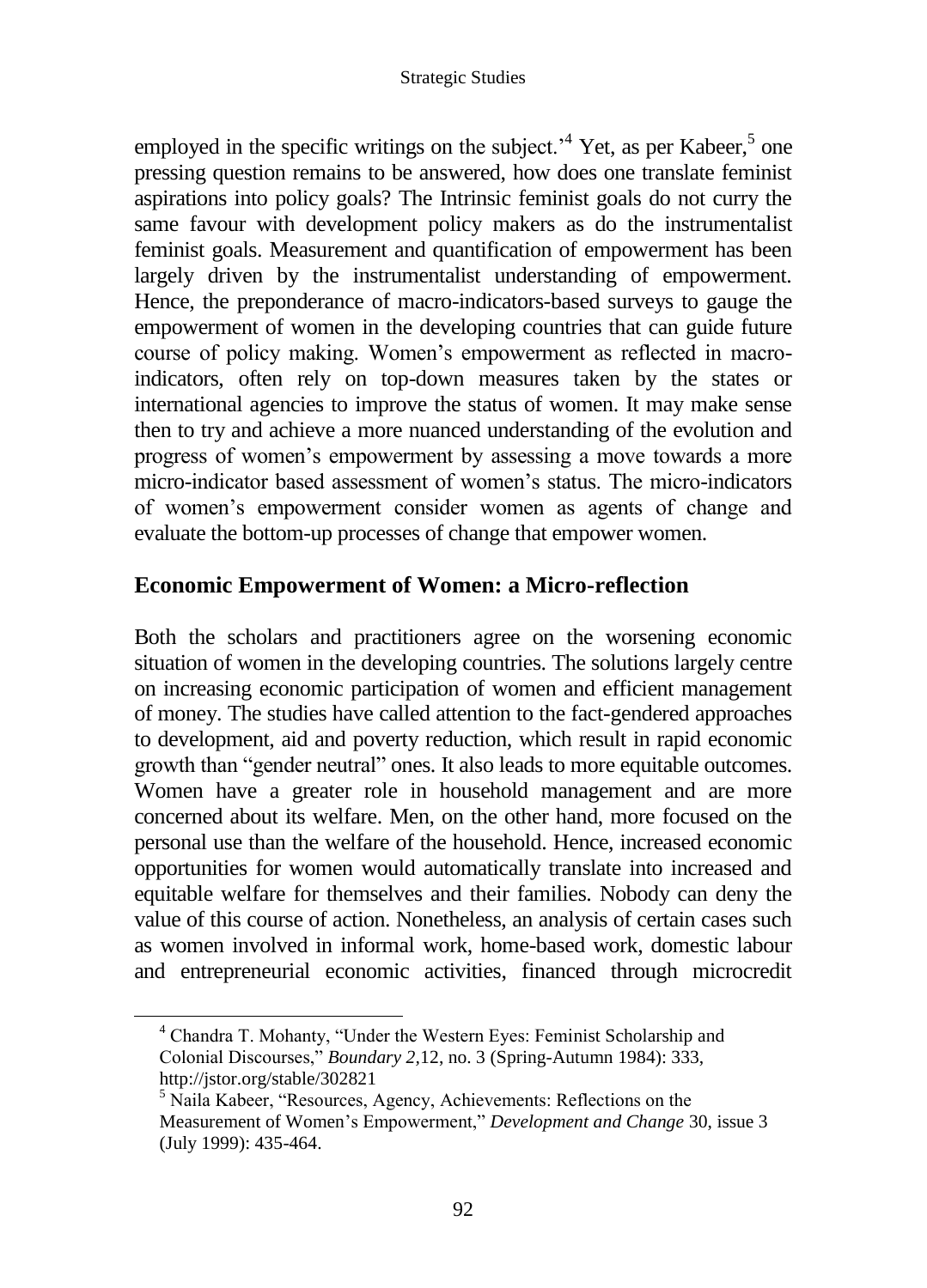schemes, raise questions as to whether an increased emphasis on economic participation of women alone will transpire into their development.

#### *Women and Informal Work*

Some excellent studies done on women and work in Pakistan highlight the problems faced by women workers in the informal sector of the economy. Kamran Ali's<sup>6</sup> ethnographic study of poor women, who work in Karachi's ready-to wear export garment industry, brings to fore their experiences of the gendered public spaces. In the light of this article, one is forced to take account of the larger structural forces that create socioeconomic insecurities in their lives. The hardships they face while traversing the public spaces, both at work and on the way to or from work, as well as the social hardship due to notions of familial honour and respectability need to be taken into account while framing discussions of the empowerment of women through employment — something that is often overlooked.

Similarly, Saba Gul Khattak and Asad Sayeed's work, *Subcontracted*  Women Workers,<sup>7</sup> gives a detailed description of the problems, unfair remuneration and dismal work conditions of the informal sector women workers. It also highlights the discouraging fact that any focus on the rights of women workers is virtually absent in Pakistan, allowing for the easy incorporation of women into these exploitative low-paid jobs. The study also explicitly remarks that women are pushed into such work due to macroeconomic factors and not due to the internal compulsions or their desire to work, which takes us back to discussions of honour and respectability by Ali. This state of affairs, coupled with the reality that such employment enables these women to help meet the demands of everyday life without shaking the status quo allowing for the continued subordination of women, questions the empowerment thesis. Khattak and Sayeed's work also alludes to women's double burden, which now has tripled and we talk of triple burden, thanks to sustainable development that sees women's role in maintenance of communities and protection of environment.

<sup>&</sup>lt;sup>6</sup> Kamran A. Ali, "Voicing Difference: Gender and Civic Engagement Among Karachi's Poor," *Current Anthropology* 51, no. S 2 (October 2010): S313-S320, //www.jstor.org/stable/10.1086/653422

<sup>7</sup> Saba G. Khattak and Asad Sayeed, *Subcontracted Women Workers in the World Economy: The Case of Pakistan* (Islamabad: Sustainable Development Policy Institute and Pakistan Institute of Labour, Education and Research, 2004).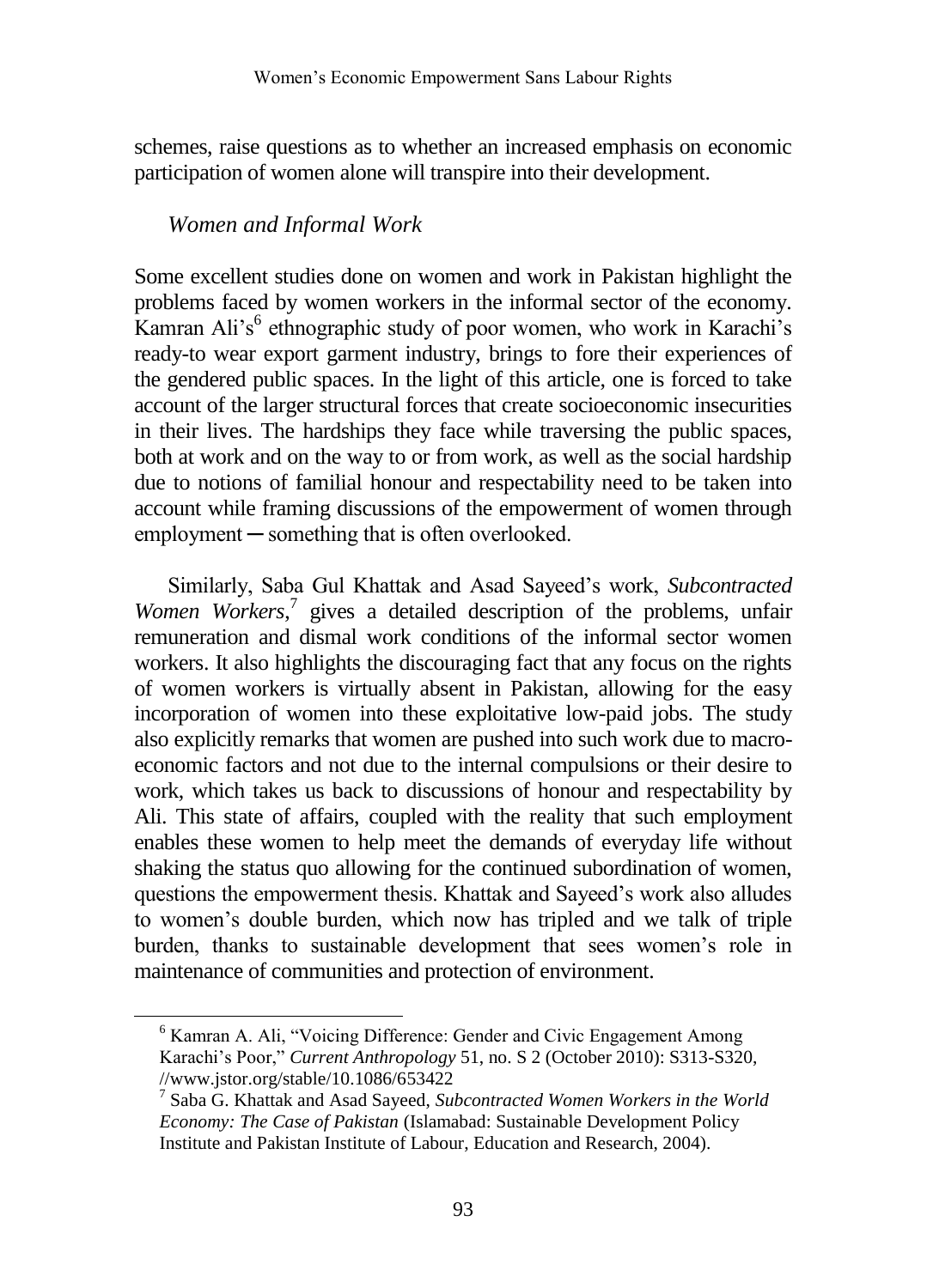#### Strategic Studies

#### *Home-based Work, Domestic Labour and Microcredit Schemes*

Are women faring any better in other domains of economic generation? Anita Weiss's<sup>8</sup> work on *The Walled City of Lahore* includes an excellent discussion of the exploitation of the home-based workers at the hands of male family members as well as middlemen through notions of *purdah* and particular gendering of private and public spaces. Home-based work is, thus, highly exploitative, undervalued and unrecognised. Microcredit has also been linked with women's economic and social empowerment, hence, a number of programmes targeting women for microcredit are underway in Pakistan. In this regard, Bangladesh's grass root development experience has set some fascinating examples of microcredit aiding women's empowerment through entrepreneurship. The replication of the experience and its success in Pakistan is yet to be seen,<sup>9</sup> where an increased income may not necessarily translate into loosening the hold of the cultural ideologies that reinforce women's inferior position in society. Some researchers like Bina Agarwal are sceptical of microcredit's ability to empower women and have instead proposed land reforms that favour women as a better and more empowering solution.<sup>10</sup>

Most of the poor women in urban areas are employed in domestic labour. Tabinda Khawar's research study<sup>11</sup> on women living in the slums of Islamabad and working as domestic labour highlights how these women did not consider themselves empowered despite being wage earners. Almost all these women worked due to extenuating circumstances and expressed their desire to quit this exploitative work. They hoped to become more 'respectable' through elevated social and financial statuses of their spouses.

 $\overline{a}$ 

<sup>8</sup> Anita M. Weiss, "Within Walls: Home Based Work in Lahore," in Sadaf Ahmad, ed., *Pakistani Women: Multiple Locations and Competing Narratives* (Oxford University Press, 2010), 12-24.

<sup>&</sup>lt;sup>9</sup> Sadiqa Batool, "Empowerment of Women Through Entrepreneurship in Chitral," (Submitted for fulfilment of MPhil in International Development Studies at Iqra University, 2015).

<sup>&</sup>lt;sup>10</sup> Bina Agarwal, "Are We Not Peasants Too? Land Rights and Women's Claims in India," *SEEDS,* no. 21 (2002).

<sup>&</sup>lt;sup>11</sup> Tabinda Khawar, "Impact of Economic Empowerment on the Social Status of Women," (Submitted for fulfilment of MPhil in International Development Studies at Iqra University).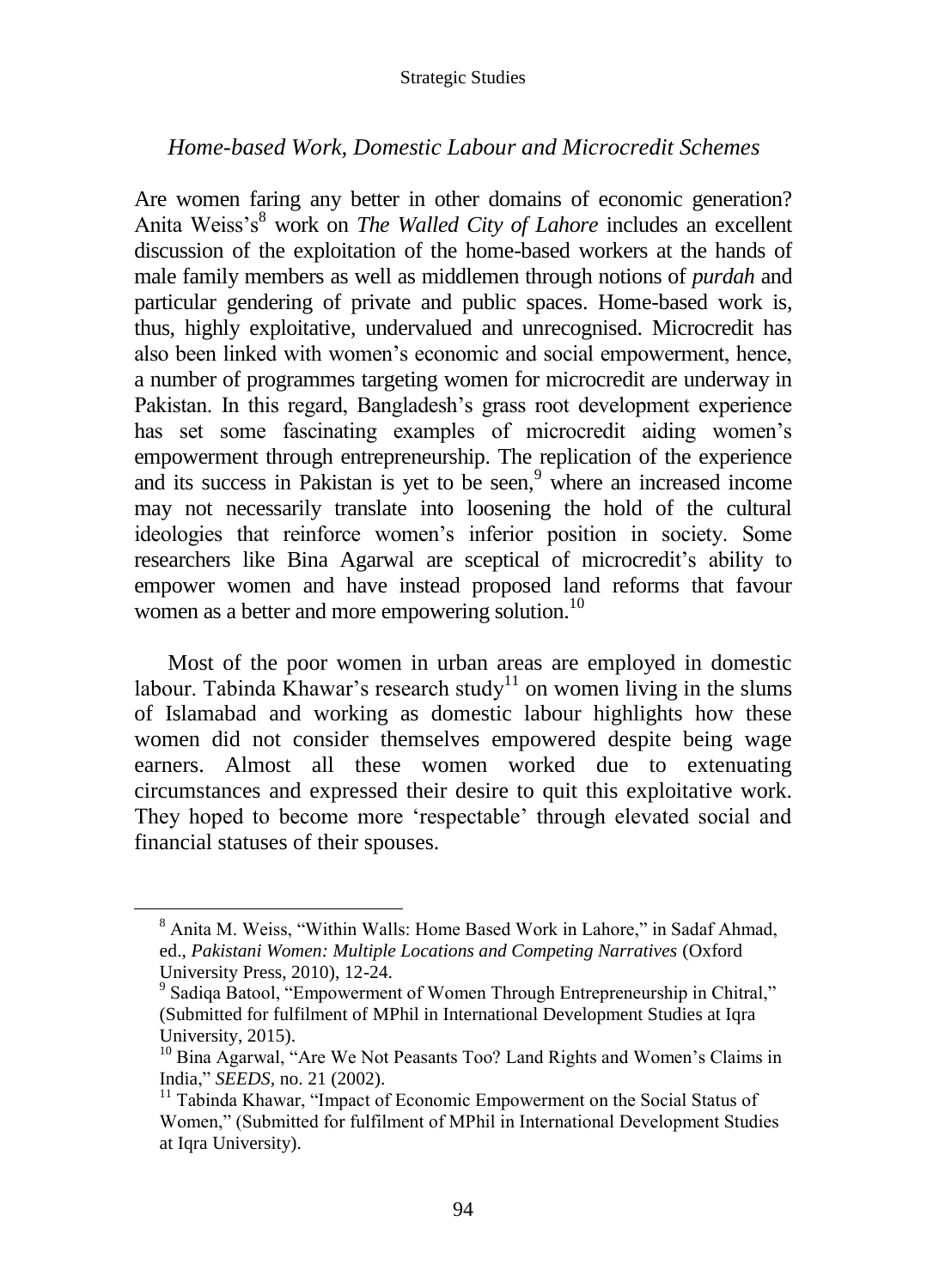#### *Formal Sector*

 $\overline{a}$ 

It is assumed that women will fare better in the formal segments of economy. The global economy driven by big businesses, however, leaves little room for hope. Consider the following examples cited by a scathing news report in *Dawn* by Jahanzaib Hussain:<sup>12</sup> Over 250 workers perished in a fire that consumed a garment factory on September 11, 2012. The factory produced for a German textile discount store chain. Despite the fact that the workers at the factory were underpaid and safety regulations had been grossly violated, the factory had been awarded an International certification SA8000, where SA ironically stands for Social Accountability and is an international standard for improving working conditions around the world. The standard is founded on the principles of 13 international human rights conventions. Pakistan has ratified 10 of these conventions as they are also conventions of the International Labour Organisation (ILO) and Pakistan is a signatory to it. Pakistan is also a signatory to women specific labour resolutions like UN Convention to Eliminate All Forms of Discrimination against Women (CEDAW) and ILO Conventions 100 and 111 that call for equal remuneration for male and female workers for the work of equal value.

Despite such commitments, Pakistan's industry is not new to labour rights violations. According to Hussain, workers in the textile industry toil on contracts through third party contractors without any proof of employment. Some of the workers have been on contracts for years, one even as long as 30. Their employment punch cards that clock their work do not carry the name of the factory they work for and are renewed every 11 months, erasing proof of previous employment record. Hussain writes:

"Employing around 15 million workers and making up 54 per cent of Pakistan's total export earnings, the textile and garments sector is the country's second largest employer and the backbone of Pakistan's manufacturing industry. This sector gives Pakistan its fashionable brands, with top models displaying their latest collections on billboards all over the country. Many of the factories in Landhi and other parts of Pakistan also export to high street European and North American stores. While garments return handsome profits, the glitz and glam of Pakistani textile exports often camouflages the ugly truth behind them: workers' rights violation assumes criminal proportions, and yet, workers have little recourse to justice."

<sup>&</sup>lt;sup>12</sup> Jhanzaib Hussain, "The Ugly Truth Behind the Glitz and Glamour of Textile Reports," *Dawn*, November 30, 2016.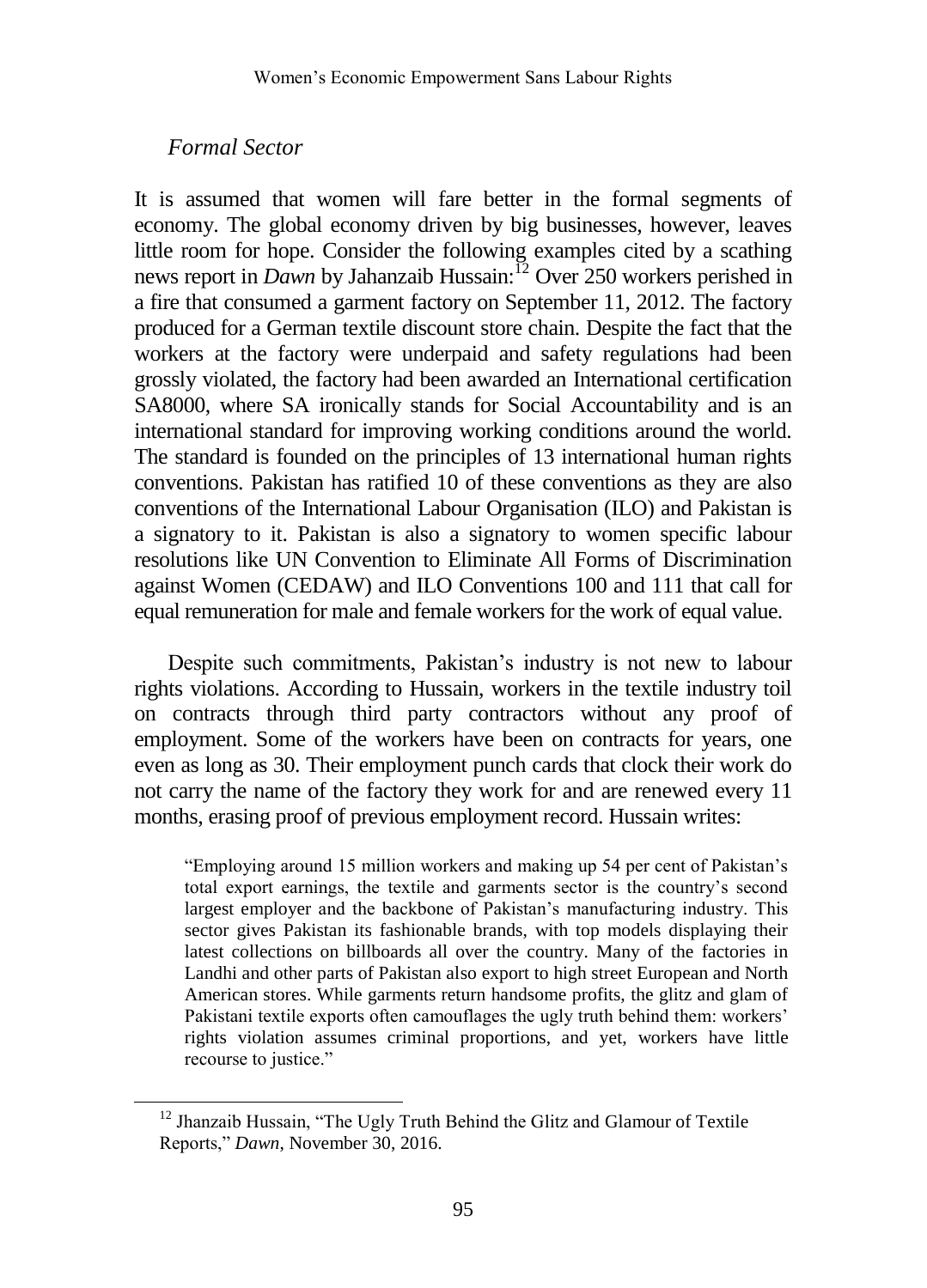According to conservative estimates, women workers constitute 20 per cent of the total workforce.<sup>13</sup> The total employment of female workers in the Pakistani textile and clothing industry may be about 20 per cent but the stitching units in the textile sector employ over 75 per cent female works. Women are at the bottom rung of the marginalisation ladder as well being the poorest of the poor. If men in the well-established textile industry fare no better, how can women be empowered through such precarious employment? These case studies cast a shadow over the economic empowerment of women thesis. Also with such dismal statistics of the various gender-based development indicators, one is forced to ask what has happened since almost more than half a century of development, sustainable or otherwise and the discovery of women as a critical category?

## **Women Workers and Labour Rights in Pakistan**

The place where work is the basic dimension of our existence, most of it may be unrecognised and unremunerated especially the work done by women. <sup>14</sup> Women form a greater portion of over 200 million population of Pakistan and hence this precious resource is crucial for the development of the country.<sup>15</sup> The visibility of women in all spheres of Pakistani society is on the rise and women are joining new fields every day. The place where the majority (around 72.7 per cent) is employed in the agricultural sector,  $16$ individual women are making headlines in unconventional professions as well. The sheer visibility of women employed as domestic help, in farms as part of unwaged family labour, on brick kilns, again as part of family bonded labour and in packaging units of industries etc., casts a doubt on the official statistics as the highly unregulated and informal sector makes accounting of women a problem.

The Government of Pakistan uses positive discrimination policies to strengthen women in conventional workforce as well as establish safety nets for them. For example, there is a 10 per cent quota for women's employment

<sup>&</sup>lt;sup>13</sup> "Labour Force Survey 2007," Government of Pakistan.

<sup>&</sup>lt;sup>14</sup> Susan Bullock, *Women and Work* (London and New Jersey: Zed Books Limited, 1991), 1.

<sup>&</sup>lt;sup>15</sup> "Population, Labour Force and Employment," Report of Ministry of Finance, 2015-2016, Government of Pakistan,

http://www.finance.gov.pk/survey/chapters\_16/12\_Population.pdf  $16$  Ibid.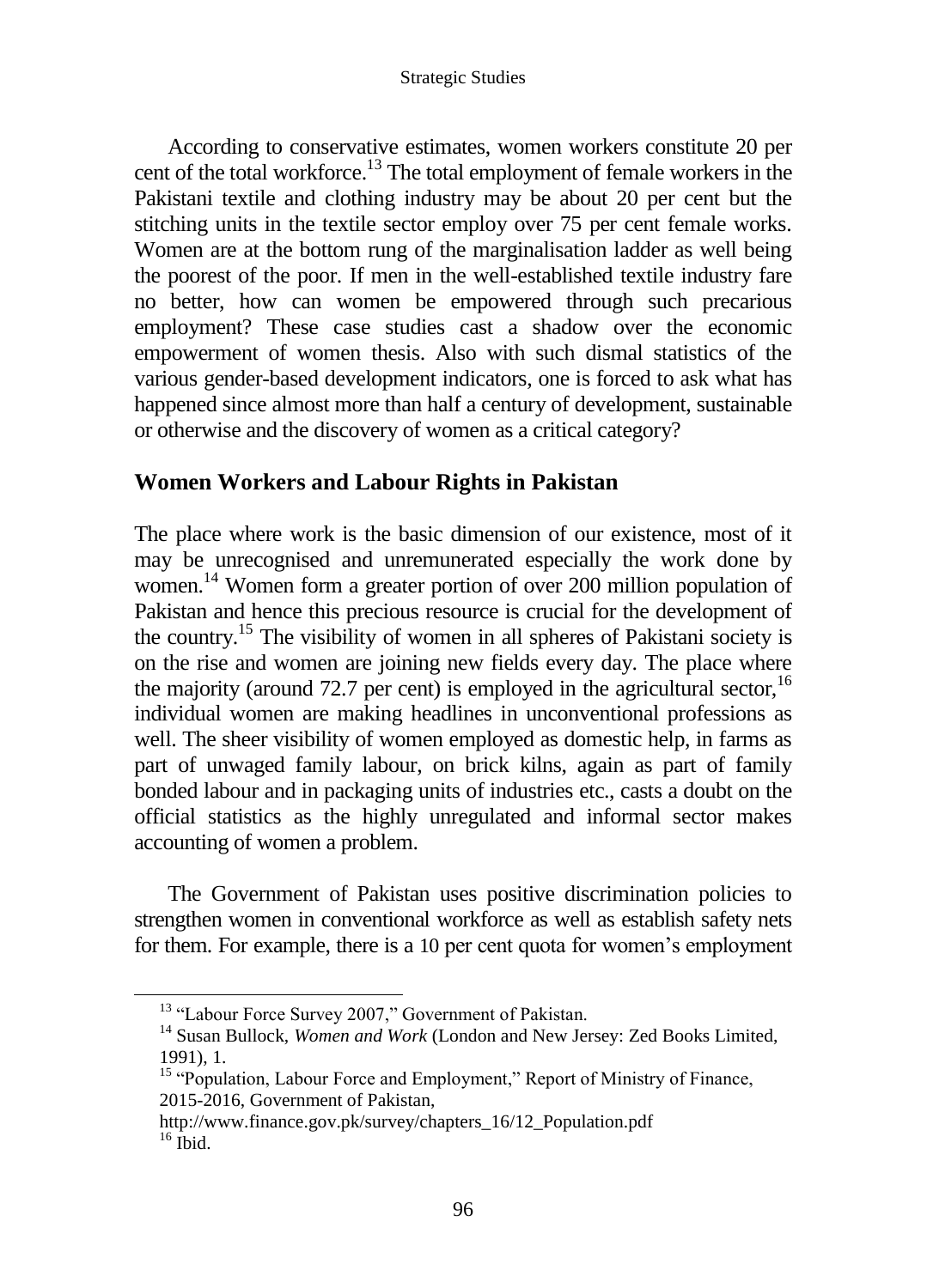in the civil services of Pakistan. The National Women Transfer Scheme and Benazir Income Support Programme (BISP) also give a monthly cash transfer to the female head of the household.<sup>17</sup> To protect women at work, anti-harassment laws have been passed. Women's Ombudsperson Offices have been set up at the federal and provincial level to guarantee implementation of these laws.

To protect workers' rights, Pakistan has ratified 36 ILO conventions together with all eight fundamental conventions.<sup>18</sup> The constitution of Pakistan guarantees women the right to employment. Article 18, 25 and 37 guarantee equal work opportunities, equal employment rights and safeguard their health and safety at work place.<sup>1</sup>

The biggest challenge lies in the implementation of the laws. After the 18th Constitutional Amendment, the legislation on labour has been devolved to the provinces. Observance of international commitments, such as the ILO Conventions in letter and spirit through provincial legislation appears to be a major task for the federal government in the future.<sup>20</sup> This is important as provincial administrators do not have direct interface with the international arena. They may face difficulties in understanding the bounds of International Labour Standards and their interconnections with global markets.<sup>21</sup> They may also be more malleable in terms of colluding with the global firms and in turning a blind eye to non-conformity of some of these laws to compete with other provinces in bettering their score on foreign investments.

 $\overline{a}$ 

 $17$  Ibid.

<sup>18</sup> Haroon M. Janjua, "Women in the World of Work," *Daily Times*, July 20, 2014. <sup>19</sup>Article 18 prescribes the right of its citizen to enter upon any lawful profession or occupation and to conduct any lawful trade or business. Article 25 lays down the right to equality before the law and prohibition of discrimination on the grounds of sex alone. Article 37 makes provision for securing just and human conditions of work, ensuring that children and women are not employed in vocations unsuited to their age or sex, and for maternity benefits for women in employment. "Scribd.com," Labour Laws of Pakistan,

https://www.scribd.com/doc/28667951/Labor-Laws-of-Pakistan.

<sup>&</sup>lt;sup>20</sup> Muhammad Javaid Iqbal, "ILO Conventions and Gender Dimensions of Labour Laws in Pakistan," *South Asian Studies* 30, no.1 (2015): 269.

<sup>21</sup> Ibid., 267.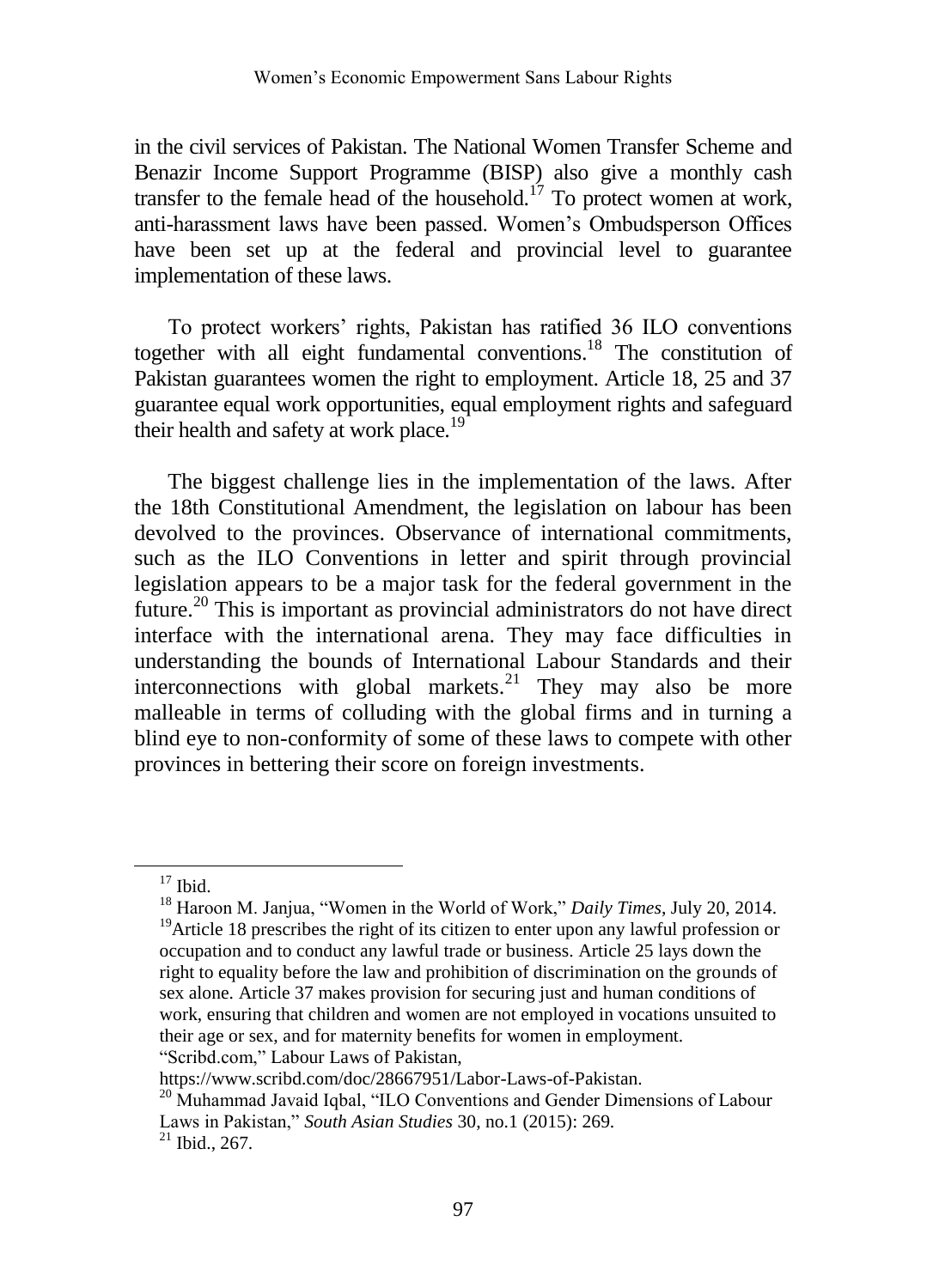There may also be the cases of conflict between the ILO Conventions and local labour legislation. The Punjab Industrial Relations Act, 2010, may be taken as an example. The law does not allow formation of trade union in an establishment with lesser than 50 workers. $22$  The archaic law of the Factories Act, 1934, does not apply to industrial enterprises with under ten workers. The Standing Orders Ordinance, 1968, is valid for concerns with 20 or more workers. The Maternity Benefits Ordinance, 1958, safeguards only women working in factories<sup>23</sup> and not in the informal sector. With most women working as part of family gangs like in brick kilns, which is a formal workplace, women escape the pay role register.<sup>24</sup> The case is even worse in informal economy especially home-based workers such as domestic servants, which are not legally recognised as workers and have no social security or minimum wage benefits.<sup>25</sup> Without the ratification of the ILO Convention 177 Act<sup>26</sup> the exploitation of the labour force continues.<sup>27</sup> The labour laws of Pakistan lack both scope as well as coverage. They need overhauling, updating, simplification, consolidation and rationalisation.<sup>28</sup>

#### **Conclusion**

Agarwal's understanding of empowerment is a useful starting point, which defines empowerment "as a process that enhances the ability of the disadvantaged ('powerless') individuals or groups to challenge and change (in their favour) existing power relationships that place them in subordinate economic, social and political positions."<sup>29</sup> If economic empowerment of women is one of the ingredients of general empowerment of women, a nuanced understanding will not be useful without a supporting framework of rights.

 $\overline{a}$ 

 $22$  Ibid.

<sup>&</sup>lt;sup>23</sup> Ibid., 268.

<sup>&</sup>lt;sup>24</sup> Shehryar Warriach, "Pakistani Activists Want Kilns to Pay Working Women, not their Husbands," *News Lens Pakistan*, January 29, 2015.

<sup>25</sup> Ayesha Shahid, *Silent Voices, Untold Stories: Women Domestic Workers in Pakistan and their Struggle for Empowerment* (Oxford University Press, 2010).

 $26$  ILO Convention 177 Act, recognises home based workers as legitimate employees.

<sup>27</sup> Sadya Siddiqui, "Challenges For Working Women in Pakistan," *Dawn*, March 3, 2013.

<sup>28</sup> Iqbal, 268.

<sup>29</sup> Bina Agarwal, *A Field of One's Own: Gender and Land Rights in South Asia* (Cambridge University Press, 1994), 39.